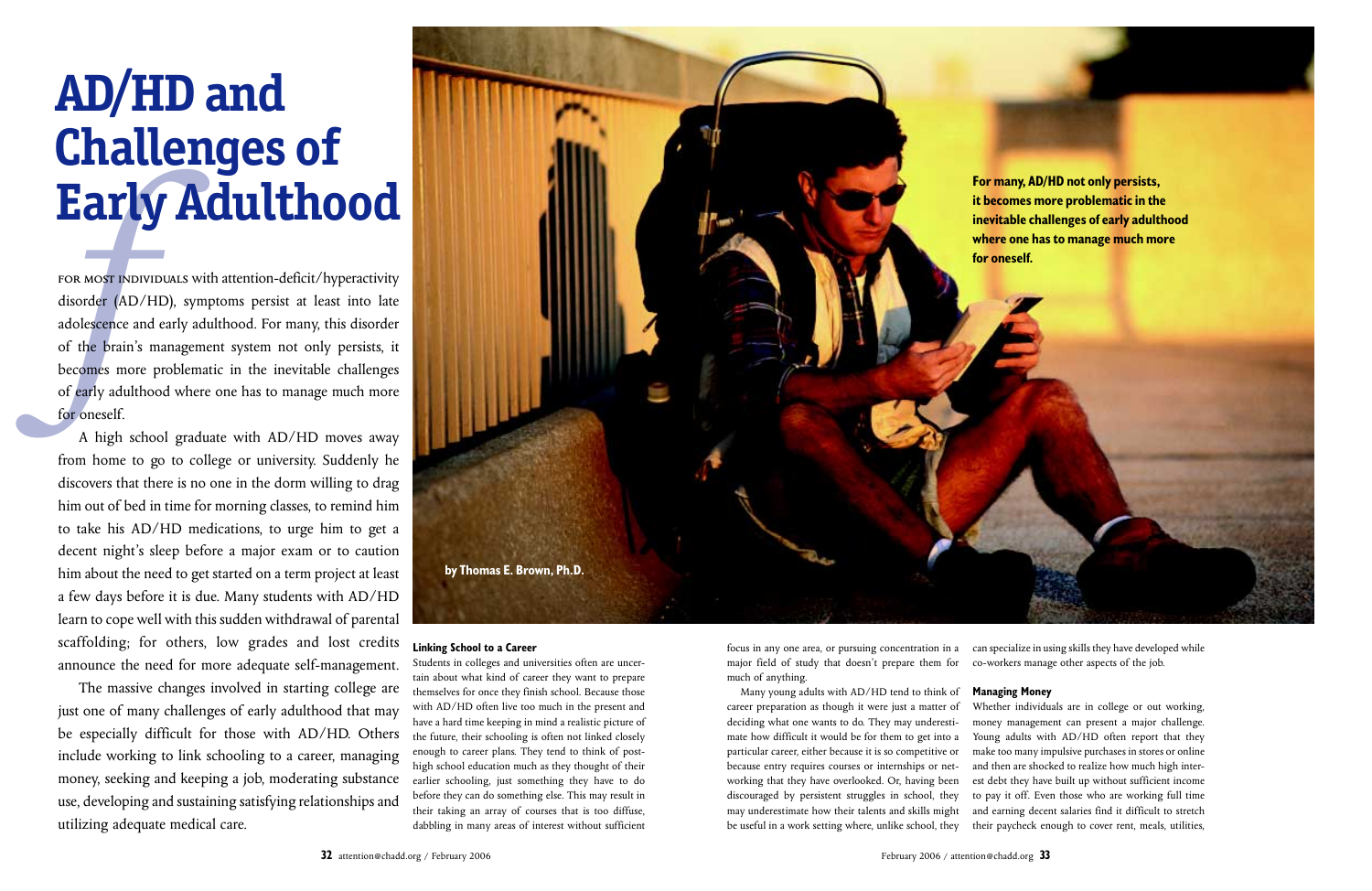cell phone bills, insurance and car payments while still putting gas in their car and having some money in their pocket to go out once in a while. They quickly discover that extensions of due dates are much harder to get from the landlord and credit card companies than from teachers in junior high. Chronic problems with planning and being impulsive with money can have lasting painful consequences in adulthood.

## **Seeking and Keeping a Job**

Seeking a new job is not easy for anyone. Job searching can be extremely frustrating for an individual who finds it very hard to continue working at tasks that are not quickly rewarding, such as sending out resumes, going on interviews and following up on applications, often without any encouraging response for long periods of time. Starting a new job brings relief, but also a lot of new tasks and procedures to learn, often in situations where others are not willing to explain more than once or twice how to do something. This can be very difficult for a newly hired employee who has chronic difficulty in catching details and utilizing short-term memory.

Sometimes work problems come not because a person lacks the ability to do the job, but because of how they go about doing it. Many individuals with AD/HD report that they are very productive at their work tasks, but tend to get themselves into trouble with their boss for chronically arriving late at work,

too many absences, or failure to meet deadlines for assignments or routine reports. Sometimes employees with AD/HD find themselves caught up in conflicts with their co-workers or supervisors because they are too quick to complain about procedures or working conditions that they find burdensome or unfair. They may be too impulsive in their responses, expressing with words or attitude what many others may feel, but are more cautious about making known on the job. Making complaints to supervisors too frequently can easily lead to getting discriminated against or getting fired.

#### **Moderating Substance Use**

Excessive use of alcohol, marijuana or other drugs can negatively impact any young adult in a variety of ways. Most dramatic and most often talked about are the dangers of addiction or driving while under the influence or binge drinking; these can result in tragic accidents or severe and protracted disruption of daily life. Yet for many young adults, problems with excessive substance use are more subtle: hangovers that too frequently cause absences from classes or poor performance at work or marijuana-induced failure to worry enough about getting an assignment done well or on time. Research has shown that young adults with AD/HD, if not utilizing appropriate treatment, are more likely than their peers to get caught up in excessive and persistent substance abuse. For them such problems tend to persist longer, and the task of recovery is often more difficult and less consistent.





#### **AD/HD and Challenges of Early Adulthood**



**Even those who are working full time and earning decent salaries find it difficult to stretch their paycheck enough to cover rent, meals, utilities, cell phone bills, insurance and car payments while still putting gas in their car and having some money in their pocket to go out once in a while.**

**Many young adults with AD/HD are lively, animated and good humored. Yet these same young adults may find it difficult to sustain any particular relationship in a way that can be reciprocally satisfying.**

**Developing and Sustaining Satisfying Relationships** Many young adults with AD/HD are lively, animated and good humored. They are very active socially and may enjoy numerous friendships and date many different partners. Yet these same young adults may find it difficult to sustain any particular relationship in a way that can be reciprocally satisfying. Many report that they tend to jump impulsively from one relationship to another, always looking for someone else who might be more attractive or more interesting.

Some others may be shyer, isolating themselves with long hours of video games or surfing the net, while avoiding opportunities to meet new friends. Others will prematurely latch onto one friend or partner who functions as their caretaker, steadily giving support and encouragement to the partner with AD/HD while not getting much back in return. Such lopsided relationships may endure for some time, but eventually they are likely to be disrupted by mutual resentments that escalate into chronic conflicts.

## **Utilizing Adequate Medical Care**

From infancy to the end of high school, parents usually take responsibility for their children getting

adequate medical care and utilizing medications or other treatments that are important for them. Usually it is the parents who set up appointments for their child to see the doctor, who arrange for timely refills of prescriptions and who monitor whether medications are taken appropriately. Many young adults away at college or living independently are simply not accustomed to keeping track of when to take their medicines or of when follow-up appointments or medication refills need to be made. Procrastination may prevail.

Even when a young adult wants to make such arrangements, it is often difficult to find an accessible and understanding physician who understands AD/HD in adults and is willing to prescribe and make needed adjustments in appropriate medications. Usually it is even more difficult to find a competent professional who can provide accurate information about AD/HD in adulthood and who will meet to discuss questions and concerns broader than just the dosing regimen for AD/HD medications.

This picture is complicated even further by the fact that adults with AD/HD are six times as likely as those without AD/HD to suffer from one or more